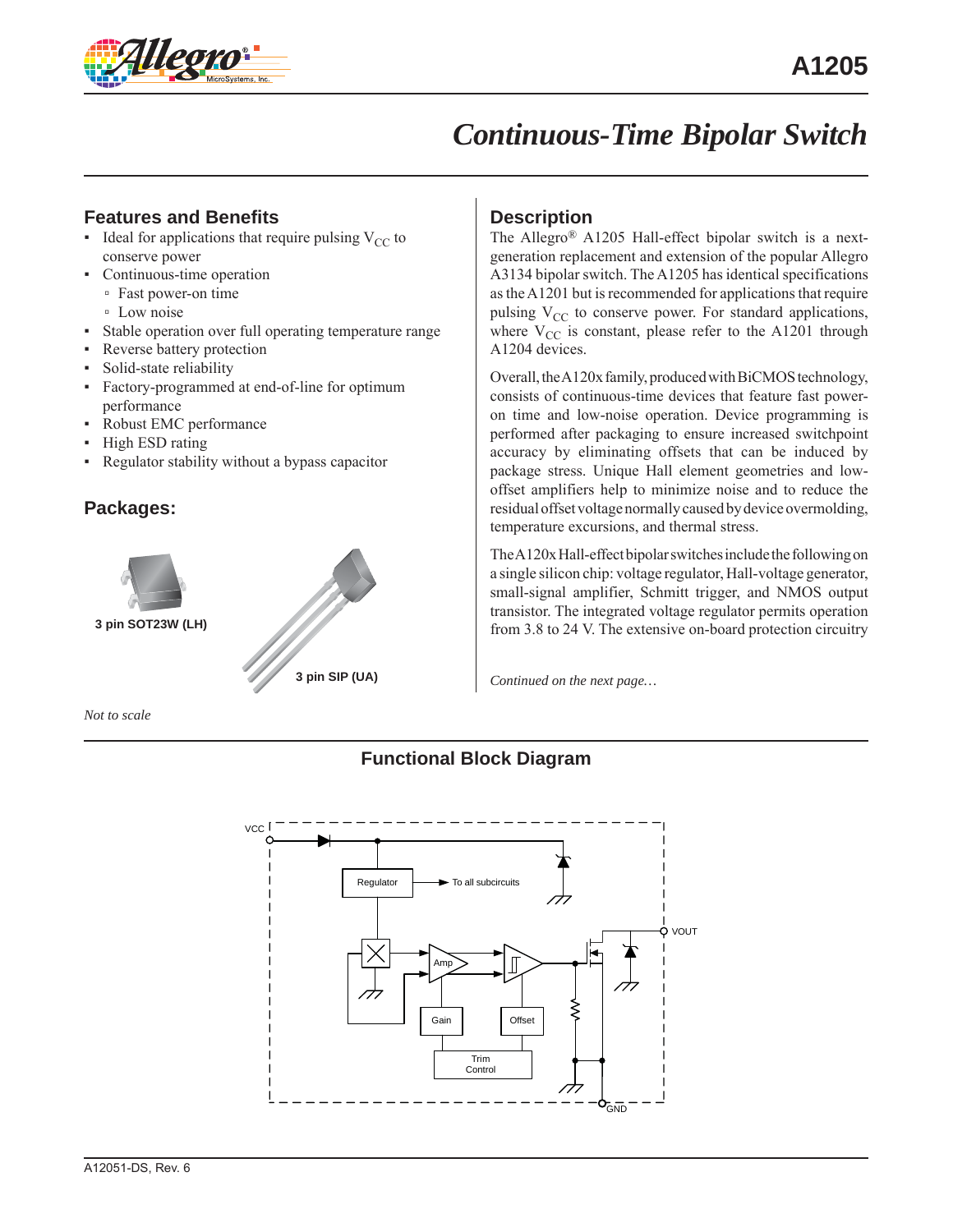### **Description (continued)**

makes possible a ±30 V absolute maximum voltage rating for superior protection in automotive and motor commutation applications, without adding external components.

The small geometries of the BiCMOS process allow these devices to be provided in ultrasmall packages. The package styles available

provide magnetically optimized solutions for most applications. Package LH is a SOT23W miniature thin-profile surface-mount package, while package UA is a three-lead ultramini SIP for throughhole mounting. Each package is lead (Pb) free, with 100% matte tin plated leadframes.

### **Selection Guide**

| <b>Part Number</b> | Packing*                     | Mounting                   | Ambient, $T_A$                      | $B_{\rm{PD}}$ (Min) | $B_{\Omega P}$ (Max) |
|--------------------|------------------------------|----------------------------|-------------------------------------|---------------------|----------------------|
| A1205LLHLT-T       | 7-in. reel, 3000 pieces/reel | 3-pin SOT23W surface mount | $-40^{\circ}$ C to 150 $^{\circ}$ C |                     | 50                   |
| A1205LUA-T         | Bulk, 500 pieces/bag         | 3-pin SIP through hole     |                                     | $-50$               |                      |

\*Contact Allegro for additional packing options.



### **Absolute Maximum Ratings**

| <b>Characteristic</b>                | Symbol                      | <b>Notes</b> | Rating       | <b>Units</b> |
|--------------------------------------|-----------------------------|--------------|--------------|--------------|
| Supply Voltage                       | $V_{\rm CC}$                |              | 30           | $\vee$       |
| Reverse Supply Voltage               | $V_{\rm{RCC}}$              |              | $-30$        | V            |
| Output Off Voltage                   | $V_{\text{OUT}}$            |              | 30           | V            |
| Reverse Output Voltage               | V <sub>ROUT</sub>           |              | $-0.5$       | $\vee$       |
| <b>Output Current Sink</b>           | <b>I</b> OUTSINK            |              | 25           | mA           |
| Magnetic Flux Density                | B                           |              | Unlimited    | G            |
| <b>Operating Ambient Temperature</b> | $T_A$                       | Range E      | $-40$ to 85  | °C           |
|                                      |                             | Range L      | $-40$ to 150 | °C           |
| Maximum Junction Temperature         | $T_{\parallel}$ (max)       |              | 165          | $^{\circ}$ C |
| Storage Temperature                  | $\mathsf{T}_{\mathsf{stg}}$ |              | $-65$ to 170 | °C           |

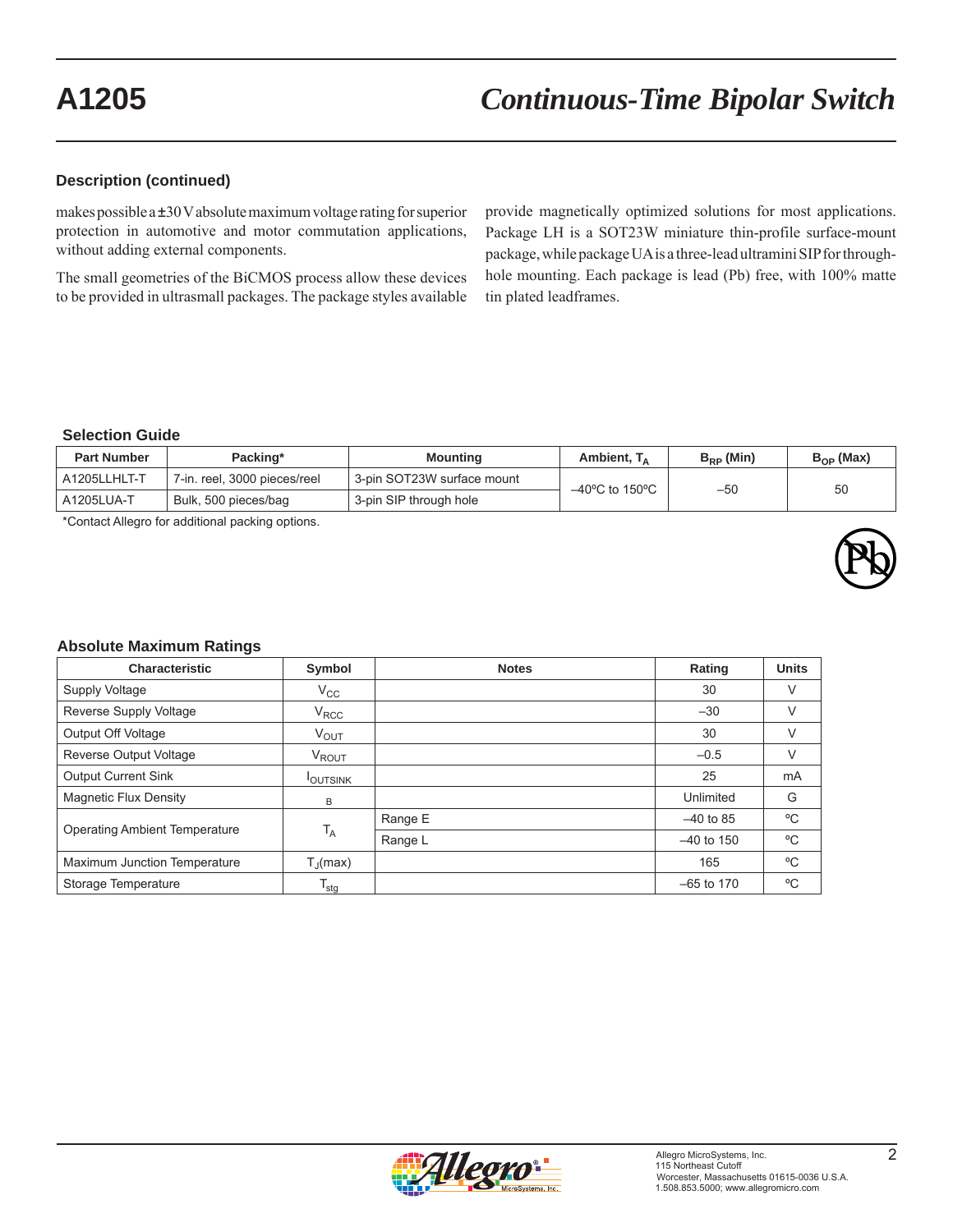# **A1205** *Continuous-Time Bipolar Switch*

| <b>Characteristic</b>                 | <b>Symbol</b>         | <b>Test Conditions</b>                                                                          |       | Typ.  | Max.            | <b>Units</b> |
|---------------------------------------|-----------------------|-------------------------------------------------------------------------------------------------|-------|-------|-----------------|--------------|
| <b>Electrical Characteristics</b>     |                       |                                                                                                 |       |       |                 |              |
| Supply Voltage <sup>1</sup>           | $V_{\rm CC}$          | Operating, $T_{\rm J}$ < 165°C                                                                  | 3.8   |       | 24              | V            |
| Output Leakage Current                | <b>IOUTOFF</b>        | $V_{\text{OUT}}$ = 24 V, B < B <sub>RP</sub>                                                    |       |       | 10 <sup>1</sup> | μA           |
| Output On Voltage                     | $V_{\text{OUT(SAT)}}$ | $I_{\text{OUT}}$ = 20 mA, B > B <sub>OP</sub>                                                   | —     | 215   | 400             | mV           |
| Power-On Time <sup>2</sup>            | $t_{\mathsf{PO}}$     | Slew rate (dV <sub>CC</sub> /dt) < 2.5 V/µs, B > B <sub>OP</sub> + 5 G or<br>$B < B_{RP} - 5 G$ |       |       | 4               | μs           |
| Output Rise Time <sup>3</sup>         | $t_{r}$               | $V_{CC}$ = 12 V, R <sub>LOAD</sub> = 820 Ω, C <sub>S</sub> = 12 pF                              | —     | -     | 200             | ns           |
| Output Fall Time <sup>3</sup>         | $t_f$                 | $V_{CC}$ = 12 V, R <sub>LOAD</sub> = 820 Ω, C <sub>S</sub> = 12 pF                              | -     |       | 200             | ns           |
| <b>Supply Current</b>                 | <b>ICCON</b>          | $B > B_{OP}$                                                                                    | -     | 3.8   | 7.5             | mA           |
|                                       | <b>I</b> CCOFF        | $B < B_{RP}$                                                                                    | -     | 3.5   | 7.5             | mA           |
| Reverse Battery Current               | <sup>I</sup> RCC      | $V_{RCC} = -30 V$                                                                               |       |       | $-10$           | mA           |
| Supply Zener Clamp Voltage            | $V_{Z}$               | $I_{CC}$ = 30 mA; T <sub>A</sub> = 25°C                                                         | 32    | -     | 40              | V            |
| Supply Zener Current                  | $I_{Z}$               | $V_7$ = 32 V; T <sub>A</sub> = 25°C                                                             |       |       | 30              | mA           |
| Magnetic Characteristics <sup>4</sup> |                       |                                                                                                 |       |       |                 |              |
| Operate Point                         | $B_{OP}$              | South pole adjacent to branded face of device                                                   | $-40$ | 15    | 50              | G            |
| <b>Release Point</b>                  | $B_{RP}$              | North pole adjacent to branded face of device                                                   | $-50$ | $-15$ | 40              | G            |
| <b>Hysteresis</b>                     | $B_{HYS}$             | $B_{OP} - B_{RP}$                                                                               | 5     | 30    | 55              | G            |

### **OPERATING CHARACTERISTICS** over full operating voltage and ambient temperature ranges, unless otherwise noted

<sup>1</sup> Maximum voltage must be adjusted for power dissipation and junction temperature, see *Power Derating* section.<br><sup>2</sup> For V<sub>CC</sub> slew rates greater than 2.5 V/µs, and T<sub>A</sub> = 150°C, the Power-On Time can reach its maximum

 $3\text{ C}_\text{S}$  =oscilloscope probe capacitance.<br>4 Magnetic flux density, B, is indicated as a negative value for north-polarity magnetic fields, and as a positive value for south-polarity magnetic fields. This so-called algebraic convention supports arithmetic comparison of north and south polarity values, where the relative strength of the field is indicated by the absolute value of B, and the sign indicates the polarity of the field (for example, a –100 G field and a 100 G field have equivalent strength, but opposite polarity). Reference to the magnetic field polarity is with respect to the beveled face of the device.

> DEVICE QUALIFICATION PROGRAM Contact Allegro for information.

EMC (Electromagnetic Compatibility) REQUIREMENTS Contact Allegro for information.

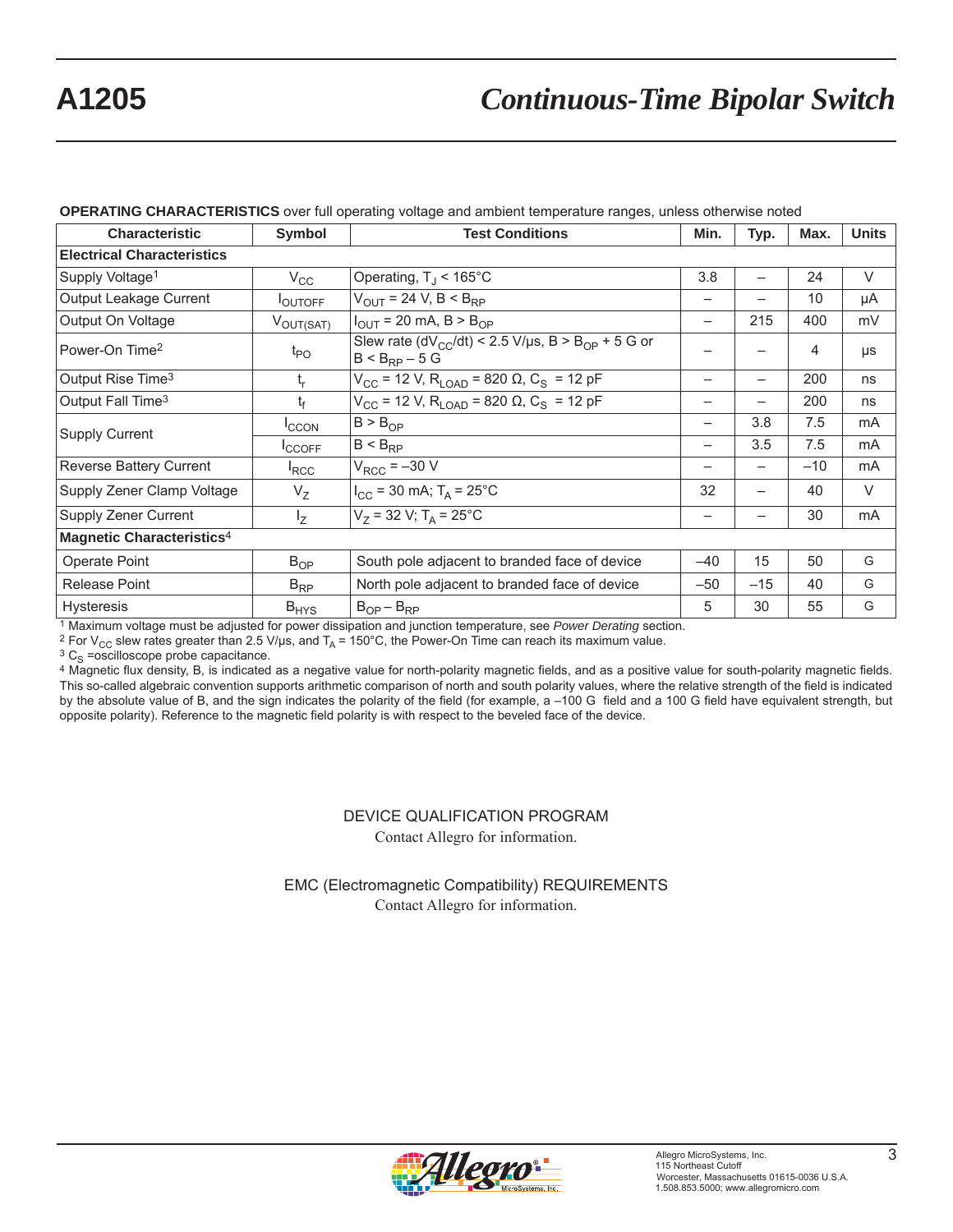### **THERMAL CHARACTERISTICS may require derating at maximum conditions, see application information**

| <b>Characteristic</b>      | <b>Symbol</b>          | <b>Test Conditions*</b>                                                                                   | <b>Value</b> | Units |
|----------------------------|------------------------|-----------------------------------------------------------------------------------------------------------|--------------|-------|
| Package Thermal Resistance | $\rm R_{\rm \thetaJA}$ | Package LH, 1-layer PCB with copper limited to solder pads                                                |              | °C/W  |
|                            |                        | Package LH, 2-layer PCB with 0.463 in. <sup>2</sup> of copper area each side<br>connected by thermal vias |              | °C/W  |
|                            |                        | Package UA, 1-layer PCB with copper limited to solder pads                                                | 165          | °C/W  |

\*Additional thermal information available on Allegro Web site.







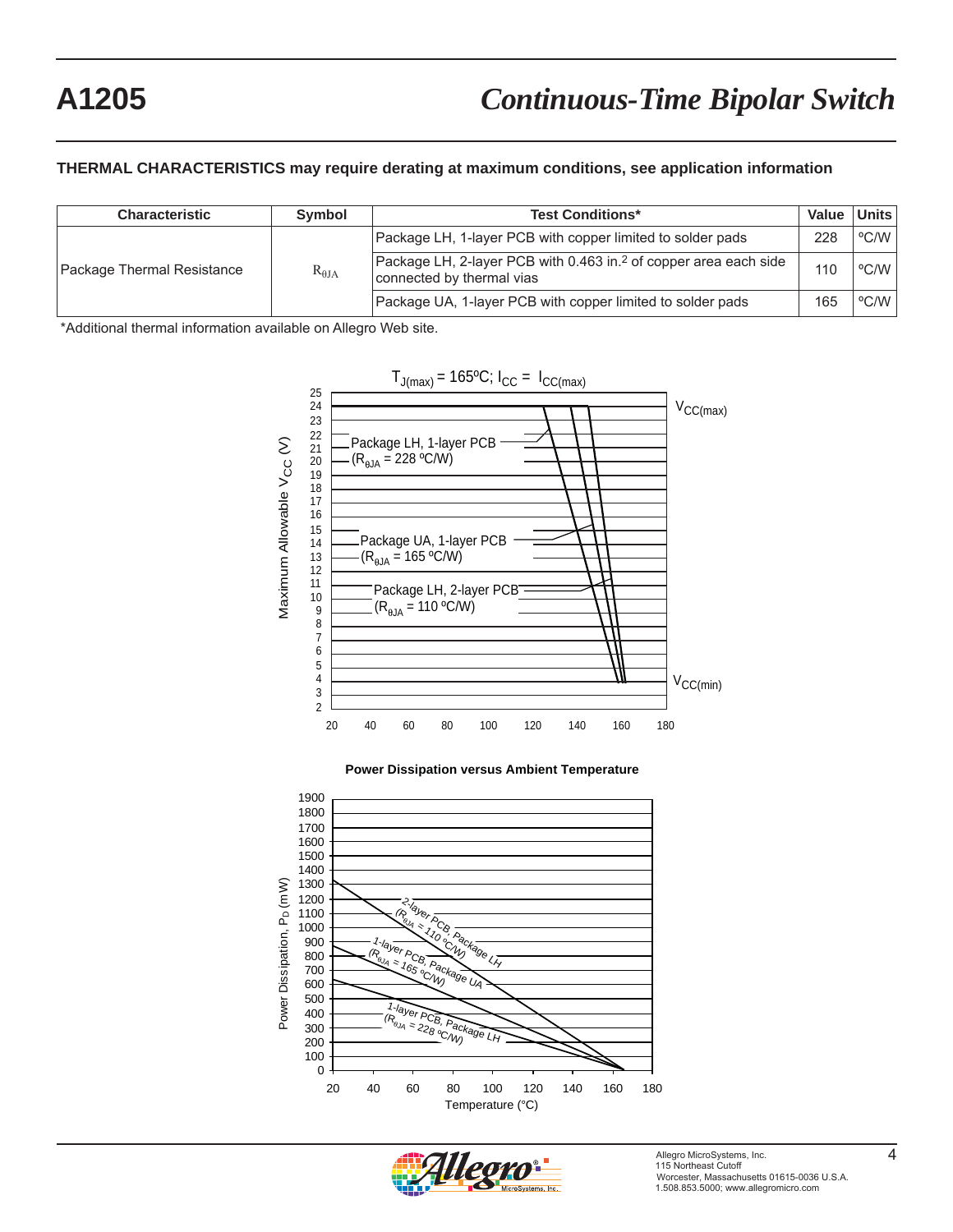# Characteristic Data



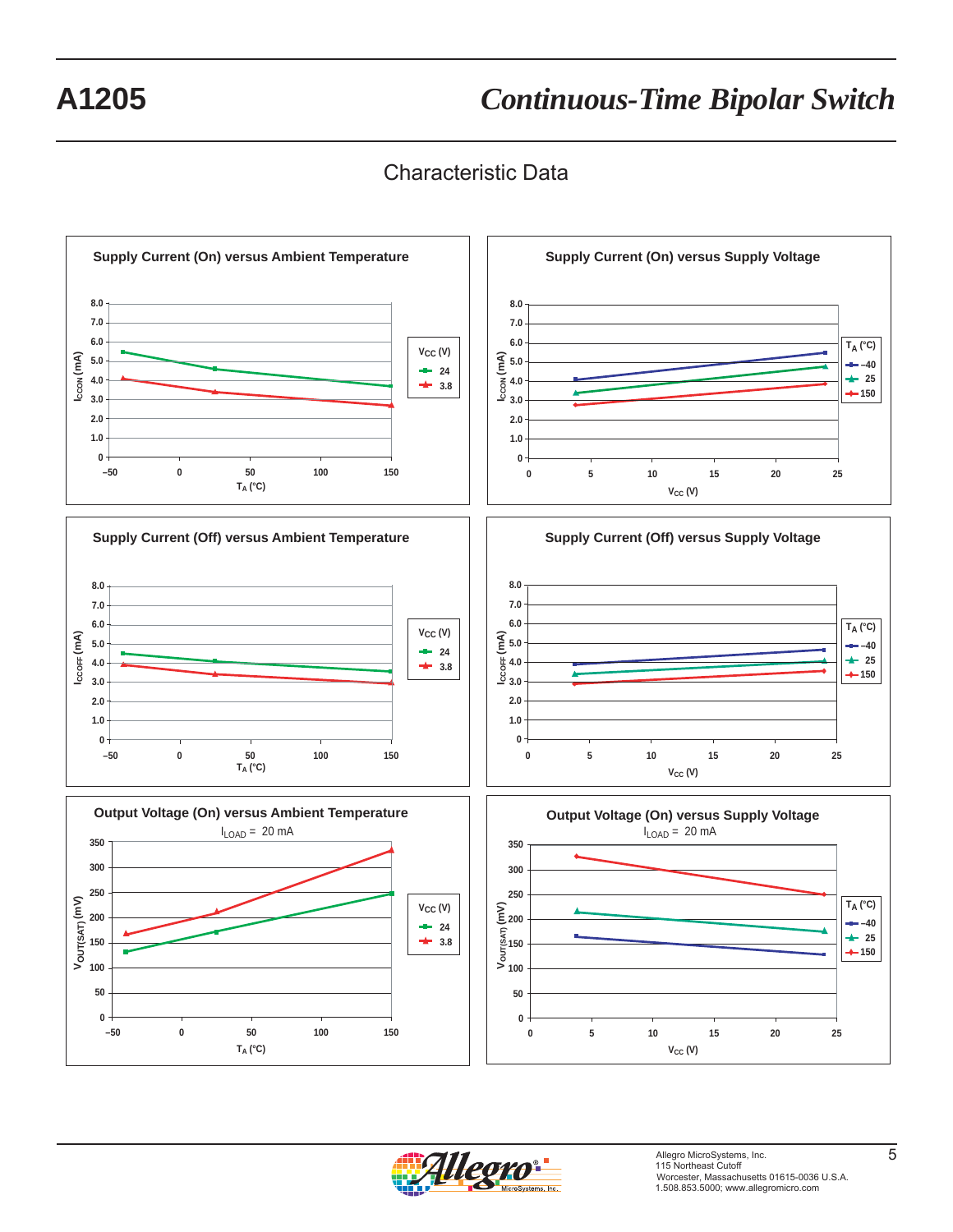

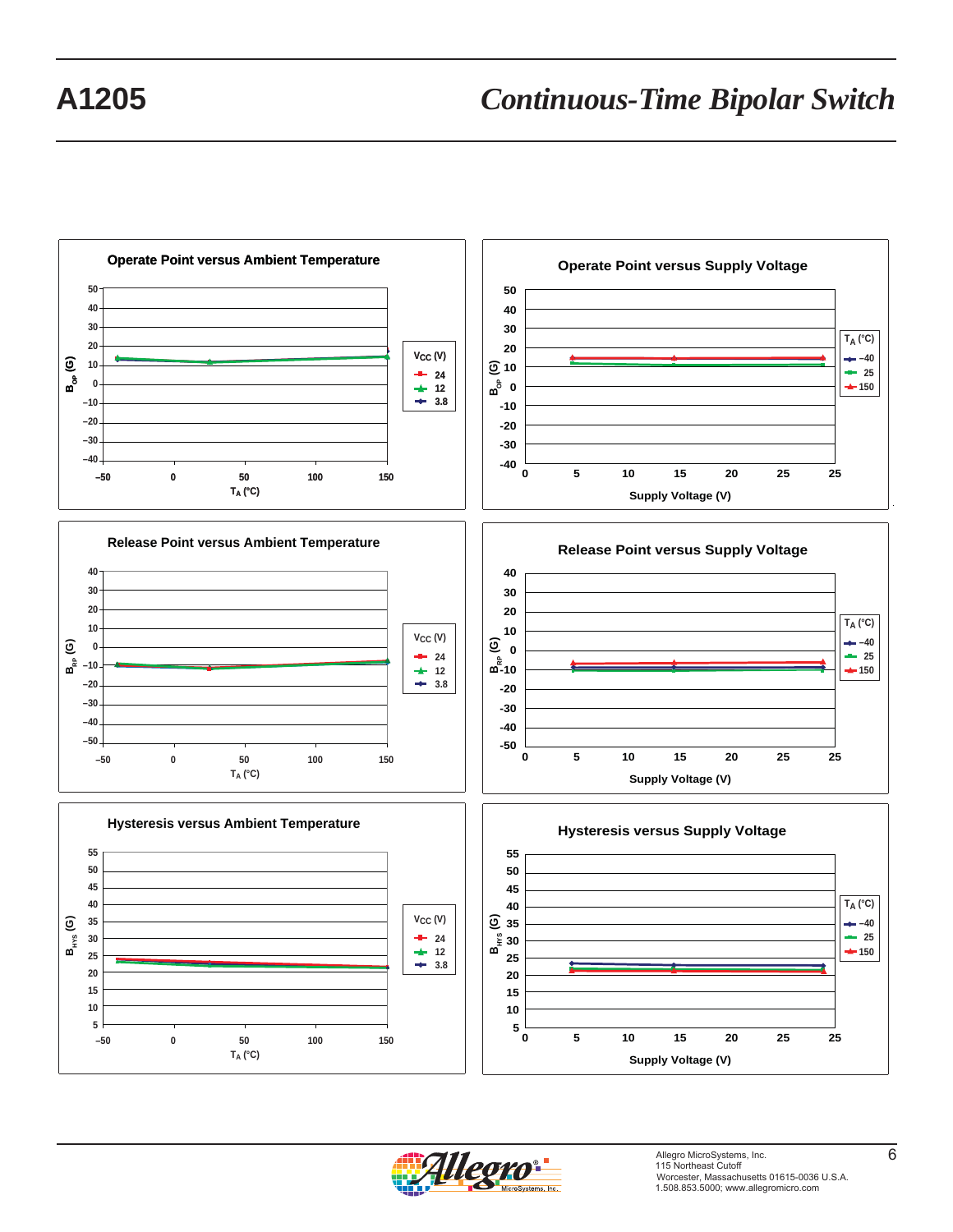# Functional Description

### **Bipolar Device Switching**

The devices of the A120X family provide highly sensitive switching for applications using magnetic fields of alternating polarities, such as ring magnets. There are three switching modes for bipolar devices, referred to as *latch*, *unipolar switch*, and *negative switch*. Mode is determined by the switchpoint characteristics of the individual device. The characteristic hysteresis,  $B<sub>HYS</sub>$ , of the device, is the difference in the relative magnetic strength and polarity of the switchpoints of the device. (Note that, in the following descriptions, a negative magnetic value indicates a north polarity field, and a positive magnetic value indicates a south polarity field. For a given value of magnetic strength,  $B_X$ , the values  $-B_X$  and  $B_X$  indicate two fields of equal strength, but opposite polarity.  $B = 0$  indicates the absence of a magnetic field.)

Bipolar devices typically behave as latches. In this mode, magnetic fields of opposite polarity and equivalent strengths are needed to switch the output. When the magnetic fields are removed  $(B \rightarrow 0)$  the device remains in the same state until a magnetic field of the opposite polarity and of sufficient strength causes it to switch. The hysteresis of latch mode behavior is shown in panel A of figure 1.

In contrast to latching, when a device exhibits unipolar switching, it only responds to a south magnetic field. The field must be of sufficient strength,  $>$  B<sub>OP</sub>, for the device to operate. When the field is reduced beyond the  $B_{RP}$  level, the device switches back to the high state, as shown in panel B of figure 1. Devices exhibiting negative switch behavior operate in a similar but opposite manner. A north polarity field of sufficient strength,  $>$  B<sub>RP</sub>, (more north than B<sub>RP</sub>) is required for operation, although the result is that  $V_{\text{OUT}}$  switches high, as shown in panel C. When





*Figure 1. Bipolar Device Output Switching Modes. These behaviors can be exhibited when using a circuit such as that shown in panel D. Panel A*  displays the hysteresis when a device exhibits latch mode (note that the B<sub>HYS</sub> band incorporates B= 0), panel B shows unipolar switch behavior (the  $B_{HYS}$  band is more positive than  $B = 0$ ), and panel C shows negative switch behavior (the  $B_{HYS}$  band is more negative than  $B = 0$ ). Bipolar devices, *such as the 120x family, can operate in any of the three modes.*

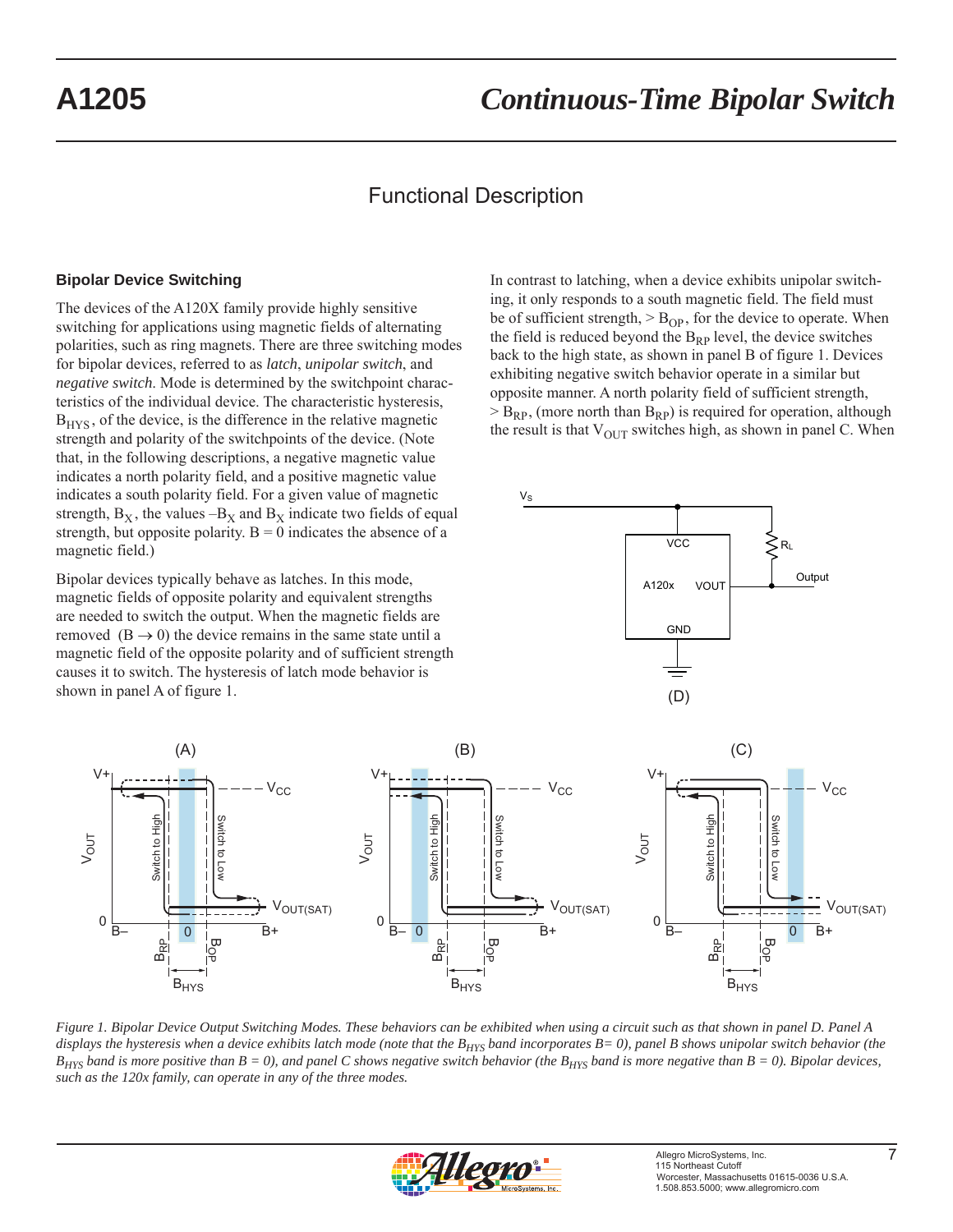the field is reduced beyond the  $B_{OP}$  level, the device switches back to the low state.

The typical output behavior of the A120x devices is latching. However, the A120x family is designed to attain a small hysteresis, and thereby provide more sensitive switching. Although this means that true latching behavior cannot be guaranteed in all cases, proper switching can be ensured by use of both south and north magnetic fields, as in a ring magnet. The hysteresis of the A120x family allows clean switching of the output, even in the presence of external mechanical vibration and electrical noise.

Bipolar devices adopt an indeterminate output state when powered-on in the absence of a magnetic field or in a field that lies within the hysteresis band of the device.

For more information on Bipolar switches, refer to Application Note 27705, *Understanding Bipolar Hall Effect Sensor ICs*.

### **CONTINUOUS-TIME BENEFITS**

Continuous-time devices, such as the A120x family, offer the fastest available power-on settling time and frequency response. Due to offsets generated during the IC packaging process, continuous-time devices typically require programming after packaging to tighten magnetic parameter distributions. In contrast, chopper-stabilized switches employ an offset cancellation technique on the chip that eliminates these offsets without the need for after-packaging programming. The tradeoff is a longer settling time and reduced frequency response as a result of the chopperstabilization offset cancellation algorithm.

The choice between continuous-time and chopper-stabilized designs is solely determined by the application. Battery management is an example where continuous-time is often required. In these applications,  $V_{CC}$  is chopped with a very small duty cycle in order to conserve power (refer to figure 2). The duty cycle is controlled by the power-on time,  $t_{PO}$ , of the device. Because



*Figure 2. Continuous-Time Application, B < B<sub>RP</sub>. This figure illustrates the use of a quick cycle for chopping*  $V_{CC}$  *in order to conserve battery power. Position 1, power is applied to the device. Position 2, the output assumes the correct state at a time prior to the maximum Power-On Time,*  $t_{PO(max)}$ *.* The case shown is where the correct output state is HIGH. Position 3,  $t_{PO(max)}$  has elapsed. The device output is valid. Position 4, after the output is *valid, a control unit reads the output. Position 5, power is removed from the device.* 

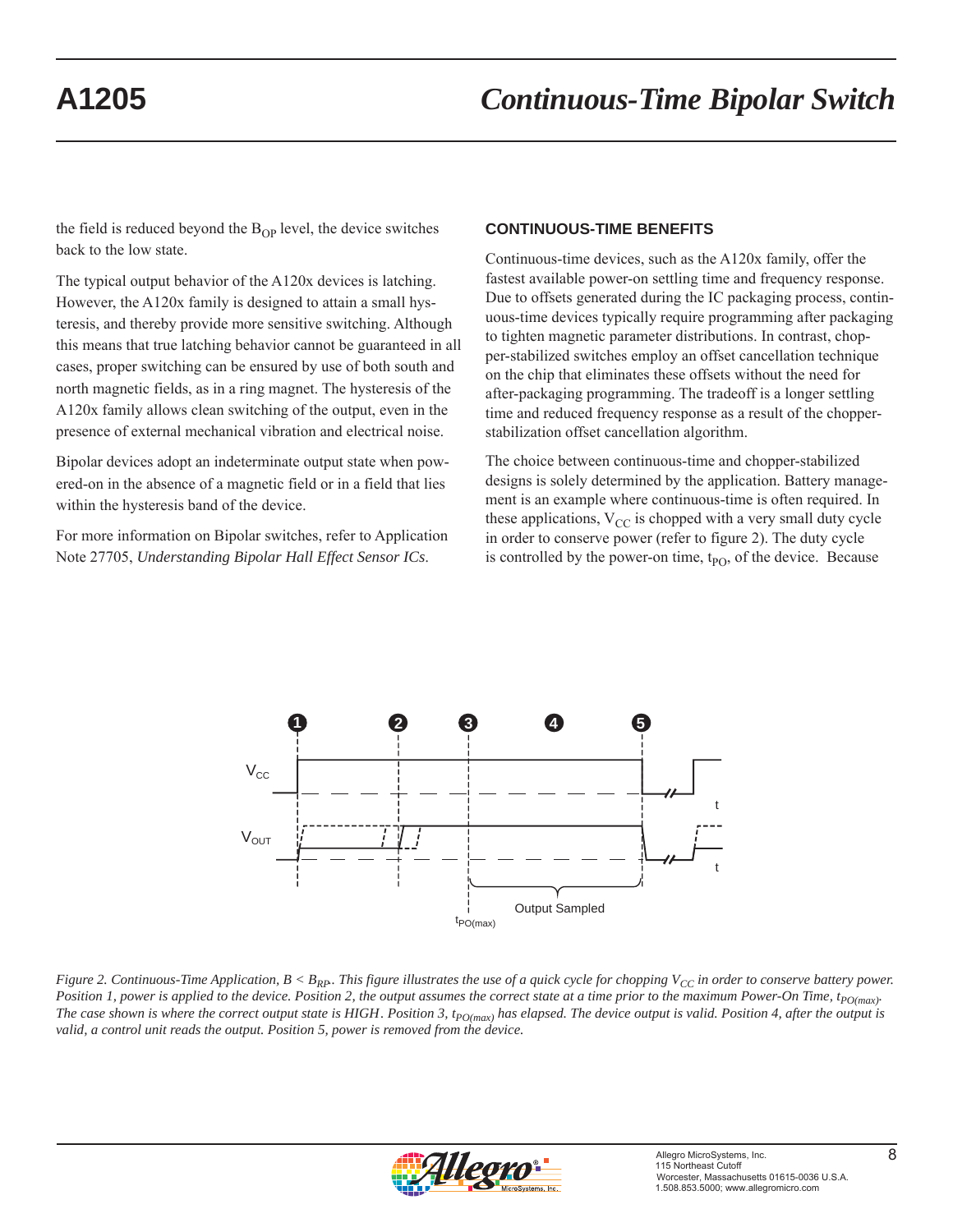continuous-time devices have the shorter power-on time, they are the clear choice for such applications.

For more information on the chopper stabilization technique, refer to Technical Paper STP 97-10, *Monolithic Magnetic Hall Sensing Using Dynamic Quadrature Offset Cancellation* and Technical Paper STP 99-1, *Chopper-Stabilized Amplifiers with a Track-and-Hold Signal Demodulator*.

### **ADDITIONAL APPLICATIONS INFORMATION**

Extensive applications information for Hall-effect devices is available in:

- *Hall-Effect IC Applications Guide*, Application Note 27701
- *Hall-Effect Devices: Gluing, Potting, Encapsulating, Lead Welding and Lead Forming*, Application Note 27703.1

• *Soldering Methods for Allegro's Products – SMT and Through-Hole*, Application Note 26009

All are provided in *Allegro Electronic Data Book*, AMS-702, and the Allegro Web site, www.allegromicro.com.

# Pin-out Diagrams







### Terminal List

| <b>Name</b> | <b>Description</b>            | <b>Number</b> |                       |  |
|-------------|-------------------------------|---------------|-----------------------|--|
|             |                               |               | Package LH Package UA |  |
| VCC         | Connects power supply to chip |               |                       |  |
| <b>VOUT</b> | Output from circuit           |               |                       |  |
| GND         | Ground                        |               |                       |  |

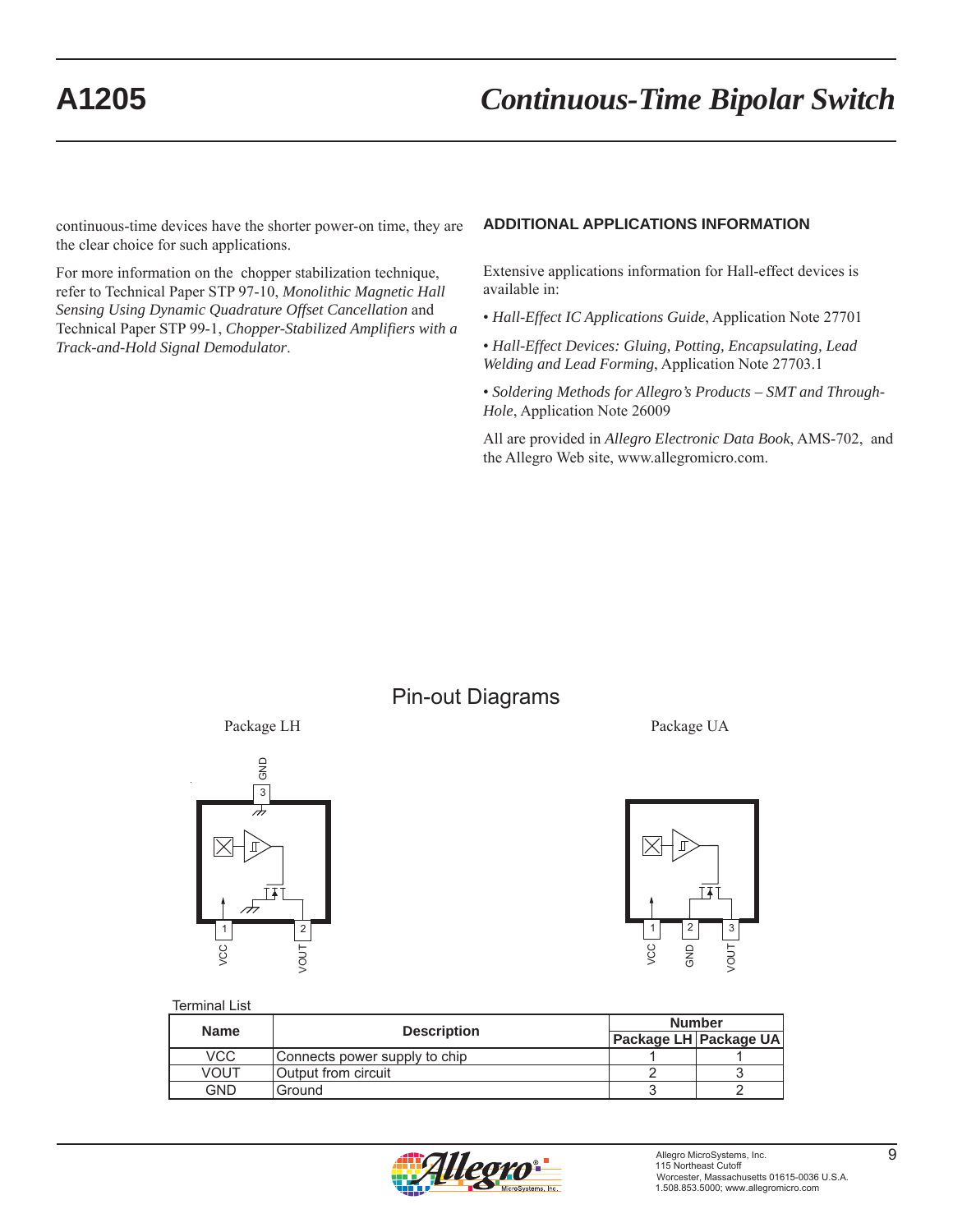# Power Derating

### Power Derating

The device must be operated below the maximum junction temperature of the device,  $T_{J(max)}$ . Under certain combinations of peak conditions, reliable operation may require derating supplied power or improving the heat dissipation properties of the application. This section presents a procedure for correlating factors affecting operating  $T<sub>L</sub>$ . (Thermal data is also available on the Allegro MicroSystems Web site.)

The Package Thermal Resistance,  $R_{\theta I A}$ , is a figure of merit summarizing the ability of the application and the device to dissipate heat from the junction (die), through all paths to the ambient air. Its primary component is the Effective Thermal Conductivity, K, of the printed circuit board, including adjacent devices and traces. Radiation from the die through the device case,  $R_{\text{HIC}}$ , is relatively small component of  $R_{0JA}$ . Ambient air temperature,  $T_A$ , and air motion are significant external factors, damped by overmolding.

The effect of varying power levels (Power Dissipation,  $P_D$ ), can be estimated. The following formulas represent the fundamental relationships used to estimate  $T_L$ , at  $P_D$ .

$$
P_{D} = V_{IN} \times I_{IN}
$$
 (1)  

$$
\Delta T = P_{D} \times R_{\theta JA}
$$
 (2)  

$$
T_{J} = T_{A} + \Delta T
$$
 (3)

For example, given common conditions such as:  $T_A = 25^{\circ}C$ ,  $V_{\text{CC}}$  = 12 V, I<sub>CC</sub> = 4 mA, and R<sub> $\theta$ JA</sub> = 140 °C/W, then:

$$
P_D = V_{CC} \times I_{CC} = 12 \text{ V} \times 4 \text{ mA} = 48 \text{ mW}
$$
  
\n $\Delta T = P_D \times R_{\theta J A} = 48 \text{ mW} \times 140 \text{ °C/W} = 7 \text{ °C}$   
\n $T_J = T_A + \Delta T = 25 \text{ °C} + 7 \text{ °C} = 32 \text{ °C}$ 

A worst-case estimate,  $P_{D(max)}$ , represents the maximum allowable power level ( $V_{CC(max)}$ ,  $I_{CC(max)}$ ), without exceeding  $T_{J(max)}$ , at a selected  $R_{\theta JA}$  and  $T_A$ .

*Example*: Reliability for  $V_{CC}$  at  $T_A = 150^{\circ}C$ , package UA, using minimum-K PCB.

Observe the worst-case ratings for the device, specifically:  $R_{\theta JA} = 165^{\circ}C/W$ ,  $T_{J(max)} = 165^{\circ}C$ ,  $V_{CC(max)} = 24$  V, and  $I_{CC(max)} = 7.5$  mA.

Calculate the maximum allowable power level,  $P_{D(max)}$ . First, invert equation 3:

$$
\Delta T_{\text{max}} = T_{J(\text{max})} - T_A = 165 \,^{\circ}\text{C} - 150 \,^{\circ}\text{C} = 15 \,^{\circ}\text{C}
$$

This provides the allowable increase to  $T<sub>I</sub>$  resulting from internal power dissipation. Then, invert equation 2:

$$
P_{D(max)} = \Delta T_{max} \div R_{\theta JA} = 15^{\circ}\text{C} \div 165^{\circ}\text{C/W} = 91 \text{ mW}
$$

Finally, invert equation 1 with respect to voltage:

 $V_{\text{CC}(\text{est})} = P_{\text{D}(\text{max})} \div I_{\text{CC}(\text{max})} = 91 \text{ mW} \div 7.5 \text{ mA} = 12.1 \text{ V}$ 

The result indicates that, at  $T_A$ , the application and device can dissipate adequate amounts of heat at voltages  $\leq$ V<sub>CC(est)</sub>.

Compare  $V_{CC(est)}$  to  $V_{CC(max)}$ . If  $V_{CC(est)} \leq V_{CC(max)}$ , then reliable operation between  $V_{CC(est)}$  and  $V_{CC(max)}$  requires enhanced  $R_{\theta JA}$ . If  $V_{CC(est)} \geq V_{CC(max)}$ , then operation between  $V_{CC(est)}$  and  $V_{\text{CC(max)}}$  is reliable under these conditions.

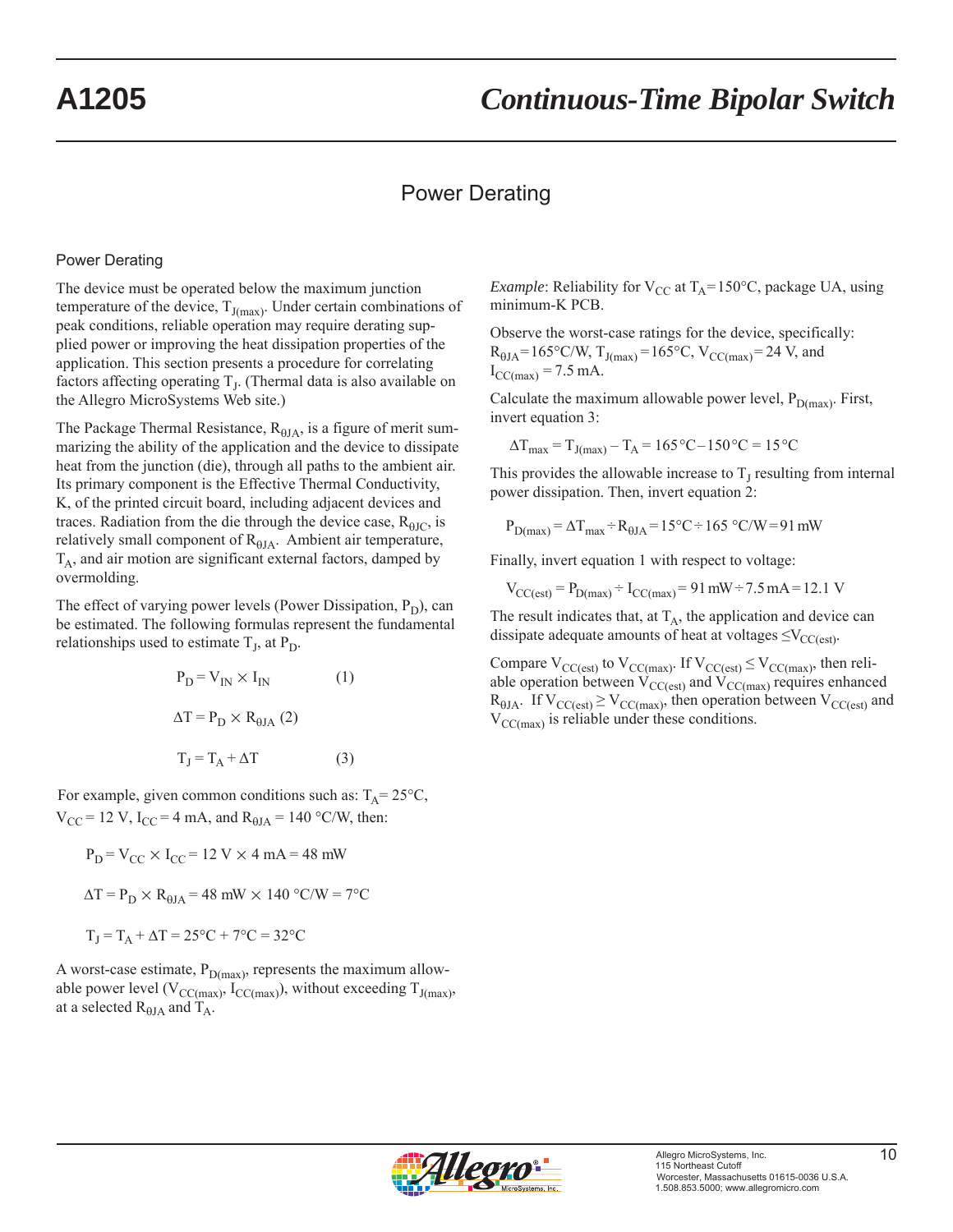